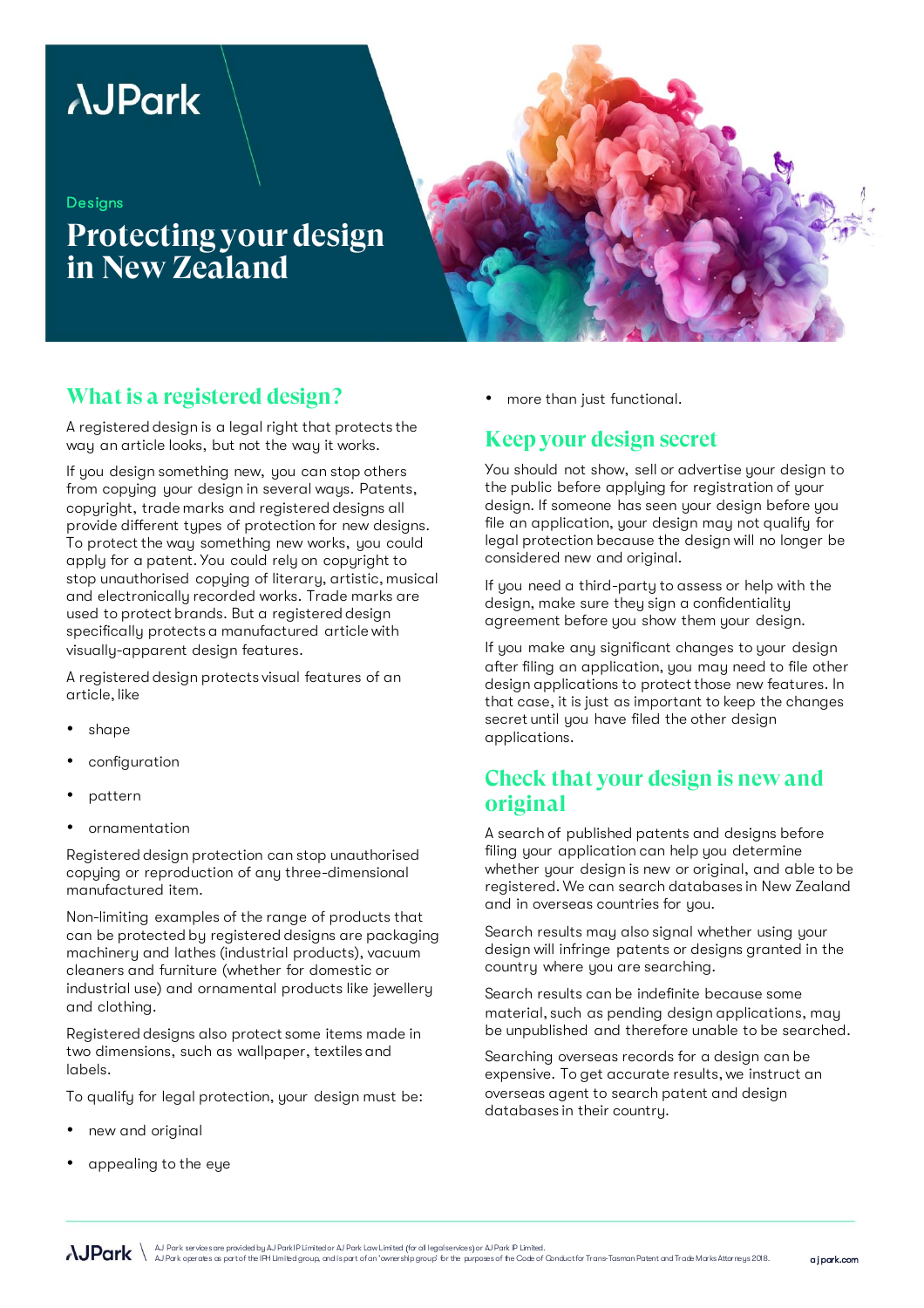# **File a design application**

To apply for a New Zealand registered design, you need to pay a fee and file the following documents at the Intellectual Property Office of New Zealand (IPONZ):

- pictures of your design for a particular article (usually perspective, plan and elevational drawings, or high quality photographs) clearly showing the appearance of the design features that you want to protect
- a 'statement of novelty', specifying the new features of your design.

#### **How does the registration process work?**

After you file a design application, IPONZ examines your application within a few months to make sure it meets official requirements. IPONZ also searches other design registrations to decide whether your design is new and registrable.

If IPONZ raises any objections, you have 12 months (extendible by three months) to reply.

Once any objections have been overcome and your application is acceptable, IPONZ registers your design and issues a certificate of registration. Your design will then be advertised in the IPONZ journal and your design drawings made available publicly on the IPONZ on-line design database.

#### **How long does your registered design last?**

In New Zealand, your registered design lasts 15 years from the date you filed your application – so long as you pay renewal fees by the end of the 5th and 10th years.

# **Protect your design in the countries where you plan to use it**

Your New Zealand registered design is only effective in New Zealand. You can register your design in other countries where your business uses or sells your design. Each country has different systems and requirements for registered designs.

We can tell you about the registration processes, and help you file your design applications, in foreign countries. You can delay filing design applications in many countries, by up to 6 months after filing your application in New Zealand, without loss of priority rights.

### **How do I stop others using my registered design?**

As the owner of a registered design for an article, you have the exclusive right, in the country where the design is registered, to make, import, use and sell that article having that design.

If you own a registered design, you should enforce your rights. You can mark your product or product literature with details of your design registration. Marking is sometimes enough to deter potential copiers. Sometimes a warning letter to an infringer of your design is enough to make them discontinue the infringement.

But sometimes you have to take court action against the infringer to stop them infringing your rights. The court decides whether an article infringes your design by visually comparing the alleged infringing article and the article shown in your design application. However, if the same design as yours, appears on a different article to that shown in your registered design, that design may not infringe your registered design.

# **Copyright, designs or patents?**

In New Zealand, the design of three-dimensional products can be protected by design registration or copyright.

To prove infringement of a valid registered design, the owner of the registered design only has to show enough visual likeness between the infringing design and the registered design. This is usually far more straightforward than proving copyright infringement. To prove copyright infringement, the owner must not only show that there is enough visual likeness, but must also show that they are the owner of the copyright in the original design, and that the alleged infringer has, either directly or indirectly, copied from the original design.

A registered design can give protection against independent creation of the same, or similar, design. Independent creation of a registered design infringes the registered design, but does not infringe copyright.